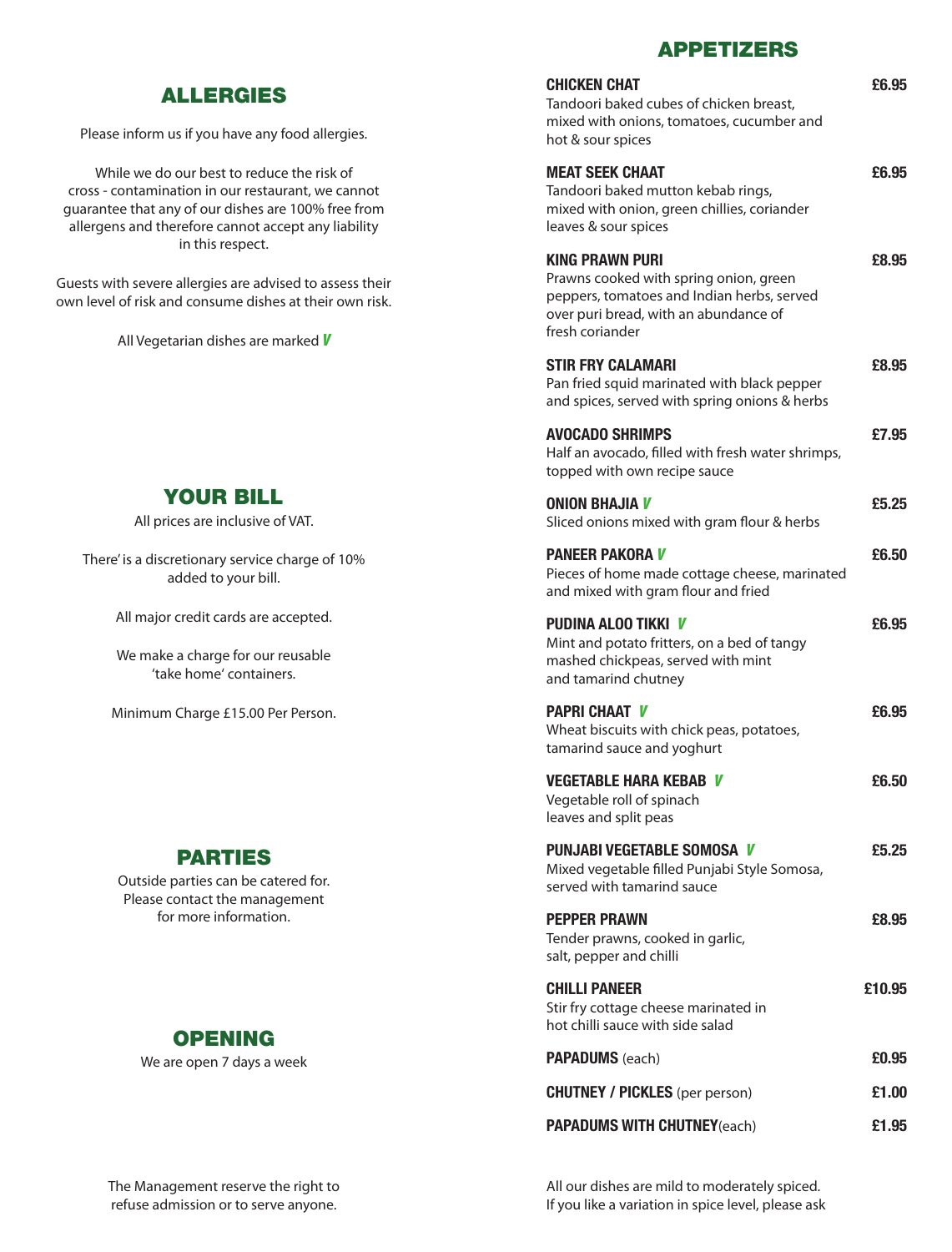## TANDOORI / APPETIZERS MAIN COURSE

| <b>TANDOORI SEABASS</b><br>Whole seabass fish marinated in ginger, garlic<br>lemon juice and strained yoghurt, then barbecued<br>over aming charcoal in a tandoor                     | £15.50 |
|---------------------------------------------------------------------------------------------------------------------------------------------------------------------------------------|--------|
| <b>SALMON AJWANI TIKKA</b><br>Pieces of salmon marinated with garlic,<br>spices, yoghurt & lovage seeds                                                                               | £15.50 |
| <b>MURG TIKKA</b><br>Boneless pieces of chicken marinated<br>in a mix of ginger, garlic, lemon juice, spices<br>and seasoning, grilled in a clay oven                                 | £10.95 |
| <b>TANDOORI MURGH</b><br>Half a spring chicken marinated in a mix of<br>strained yoghurt, ginger, garlic, lemon juice,<br>spices and seasoning, broiled in the clay oven              | £10.95 |
| <b>TANDOORI KING PRAWN</b><br>Fresh water king prawns marinated in lemon<br>juice with mild herbs and spices and grilled<br>over charcoal fire in a clay oven                         | £16.95 |
| <b>MIXED TANDOORI</b><br>A mixture of Tandoori murg, Murg tikka,<br>mutton sheek kebab, Tandoori lamb chops<br>and Tandoori prawns                                                    | £17.95 |
| <b>AKBARI LAMB CHOPS</b><br>Juicy lamb chops marinated with herbs,<br>tandoori spice, barbecued in clay oven                                                                          | £15.95 |
| <b>SHEEK KEBAB MEAT OR CHICKEN</b><br>Mince mutton or chicken with onions, fresh garlic<br>and ginger, coriander leaves and other fresh<br>herbs, skewered and grilled in a clay oven | £10.50 |
| <b>PANEER NILGIRI TIKKA</b><br>Pieces of cottage cheese marinated in fresh<br>lemon juice, fresh coriander and Indian spices,<br>cooked in a charcoal oven                            | £10.95 |
| <b>CHICKEN &amp; MUSHROOM SHASHLIK</b><br>Boneless pieces of chicken, whole mushrooms,<br>onions, capsicum & tomatoes, marinated with<br>tandoori spices, cooked in a charcoal oven   | £13.50 |
| <b>MURG NAWABI KEBAB</b><br>Chicken marinated with ginger, creamy sauce<br>with saffron and ground almond                                                                             | £13.50 |

#### RICE

| <b>BIRYANI RICE</b>                                                                 | £8.95 |
|-------------------------------------------------------------------------------------|-------|
| <b>MUSHROOM RICE</b>                                                                | £5.95 |
| <b>LEMON RICE</b><br>Rice with lemon zest, fragrant curry leaves<br>and cashew nuts | £5.95 |
| <b>STEAMED BASMATI RICE</b>                                                         | £3.95 |
| <b>PILAU RICE</b> Basmati rice cooked with saffron                                  | £4.95 |

#### HOME MADE BREADS

| <b>NAAN</b> Unleavened bread with plain flour                                                                   | £2.95 |
|-----------------------------------------------------------------------------------------------------------------|-------|
| <b>GARLIC NAAN</b> Unleavened bread with garlic                                                                 | £3.95 |
| <b>CHEESE NAAN</b> Unleavened bread with Cheese                                                                 | £3,95 |
| <b>PESHWARI NAAN</b><br>Unleavened plain flour bread stuffed with<br>a combination of nuts, coconut and raisins | £3.95 |
| <b>KEEMA NAAN</b><br>Stuffed with minced mutton, blended<br>with chopped green chillies, coriander and spices   | £4.95 |
| LACHA PARATHA<br>A thick flaky bread enriched with butter                                                       | £4.95 |
| <b>TANDOORI ROTI</b>                                                                                            | £2.95 |

## BIRYANI DISHES

Spice Infused fragmented Basmathi rice cooked with vegetable / Chicken / Meat or King Prawn served with Raita.

| Vegetable biryanı      | £13.95 |
|------------------------|--------|
| <b>CHICKEN BIRYANI</b> | £14.95 |
| <b>MEAT BIRYANI</b>    | £14.95 |
| KING PRAWN BIRYANI     | £18.95 |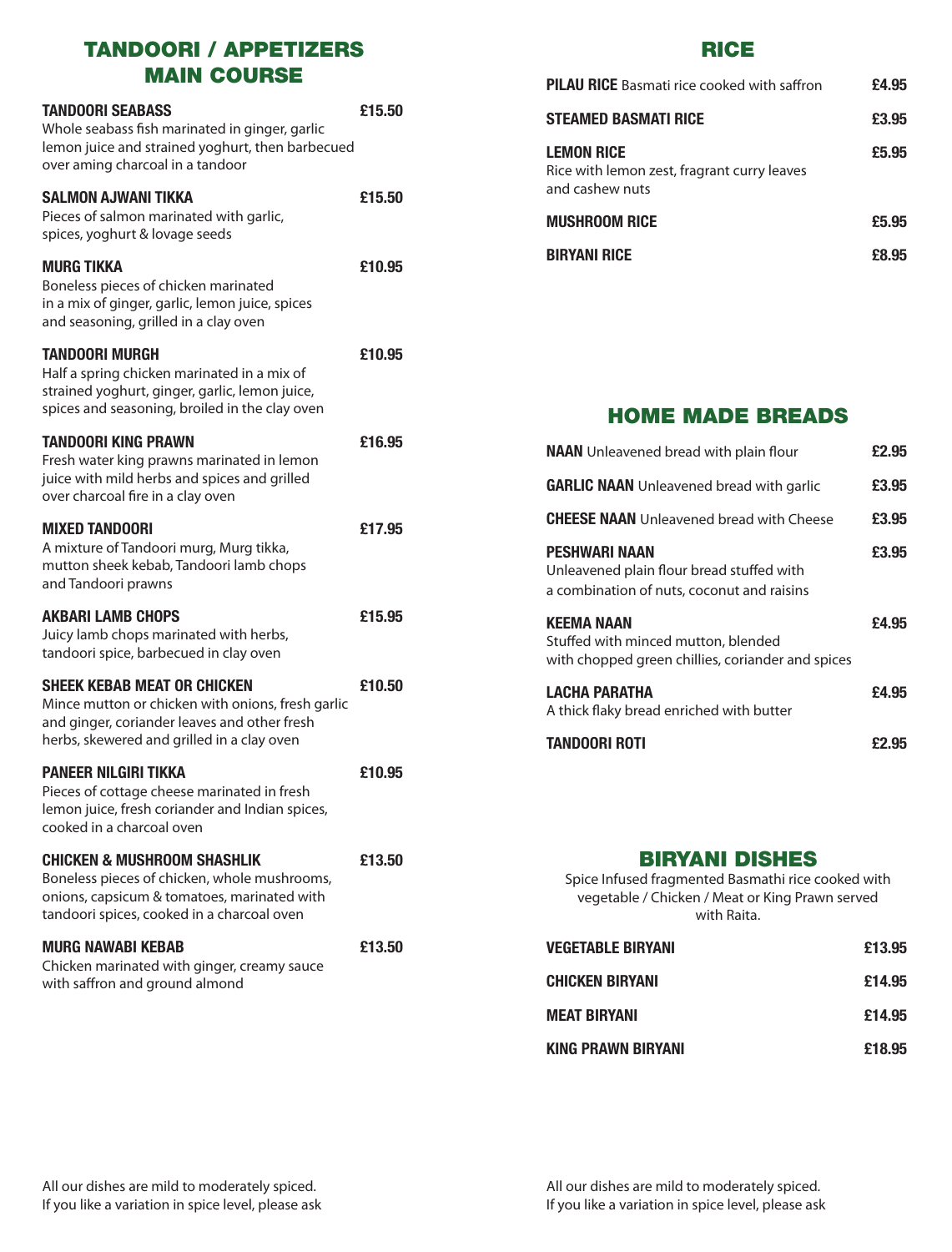| <b>SALAD AND RAITA</b>                                                                                           |        | <b>POULTRY</b>                                                                                                                                  |        |
|------------------------------------------------------------------------------------------------------------------|--------|-------------------------------------------------------------------------------------------------------------------------------------------------|--------|
| <b>CUCUMBER RAITA</b>                                                                                            | £4.95  | <b>MURG TIKKA MASSALA / BUTTER CHICKEN (Mild) £11.50</b><br>Charcoal grilled pieces of chicken flavoured                                        |        |
| <b>FRESH SEASONAL SALAD</b>                                                                                      | £4.95  | with fenugreek, then cooked in an exotic<br>sauce of tomato and butter                                                                          |        |
|                                                                                                                  |        | <b>MURG JALFREZI</b><br>Juilene of freshly cut chicken, cooked with<br>fresh ginger, chillies and onion, hot to taste                           | £11.50 |
| <b>MEAL FOR ONE</b>                                                                                              |        | <b>MURG BALTI</b><br>Pieces of chicken cooked in a wok, with onion,<br>capsicum, tomato and dried spices, served<br>with nan bread              | £13.95 |
| <b>VEGETARIAN</b><br>Punjabi Somosa, Baby Baingan<br>Massala, Saag, Pilau rice, Raitha, Naan bread               | £23.95 | <b>GREEN CHICKEN CURRY</b><br>Boneless pieces of chicken, cooked with onion,<br>tamarind, mint, coriander and green chillies                    | £11.50 |
| <b>NON VEGETARIAN</b><br>Murg Chaat, Rogan Josh, Vegetable curry,<br>Pilau rice, Naan bread                      | £26.95 | to create a hot Goanese curry sauce                                                                                                             |        |
|                                                                                                                  |        | <b>MURG ADRAKWALA</b><br>Succulent pieces of chicken cooked with<br>ginger, lemon juice and hot spices                                          | £11.50 |
|                                                                                                                  |        | <b>MURG KORMA (Mild)</b><br>Pieces of chicken flavoured with cinnamon and<br>cardamom cooked in a traditionally mild<br>sauce of nuts and cream | £11.50 |
| <b>MEAL FOR TWO</b>                                                                                              |        | <b>MURG OLIVIER</b><br>Breast pieces of chicken with olives, garlic,                                                                            | £12.50 |
| <b>DELUXE PLATTER</b><br>Tandoori cocktail, Murg Tikka Massala,<br>Rogan Josh, served with Vegetable of the day, | £52.95 | herbs & spices, extra virgin olive oil with<br>a hint of fresh mint. Slightly spicy.                                                            |        |
| Pilau rice, Naan bread                                                                                           |        | <b>MEAT DISHES</b>                                                                                                                              |        |
|                                                                                                                  |        | <b>LAMB PASSANDA (Mild)</b><br>Slices of lamb simmered in a sauce<br>of cultured yoghurt, almond and cashew nuts                                | £12.50 |
|                                                                                                                  |        | <b>ROGAN JOSH</b><br>Pieces of mutton cooked in curried tomato & spices                                                                         | £12.50 |
|                                                                                                                  |        | <b>BALTI GOSTH</b><br>Pieces of mutton cooked in wok with onions,<br>capsicum and tomato, with dried spices served                              | £14.95 |

All our dishes are mild to moderately spiced. If you like a variation in spice level, please ask All our dishes are mild to moderately spiced. If you like a variation in spice level, please ask

**KASHMIRI MEAT KORMA** (Mild) **£12.50**

**MEAT CHILLI STIR FRY £12.50**

**ACHARI GOSHT £12.50**

**SAAG GOSHT £12.50**

Thinly sliced lamb, stir fried with onion, capsicum

with a naan bread

and spinach

A fruity flavoured mild mutton curry

and green chillies with garlic chilli sauce

Pieces of mutton, cooked in a tangy yoghurt sauce, with pickled spices

A classic North Indian dish with mutton